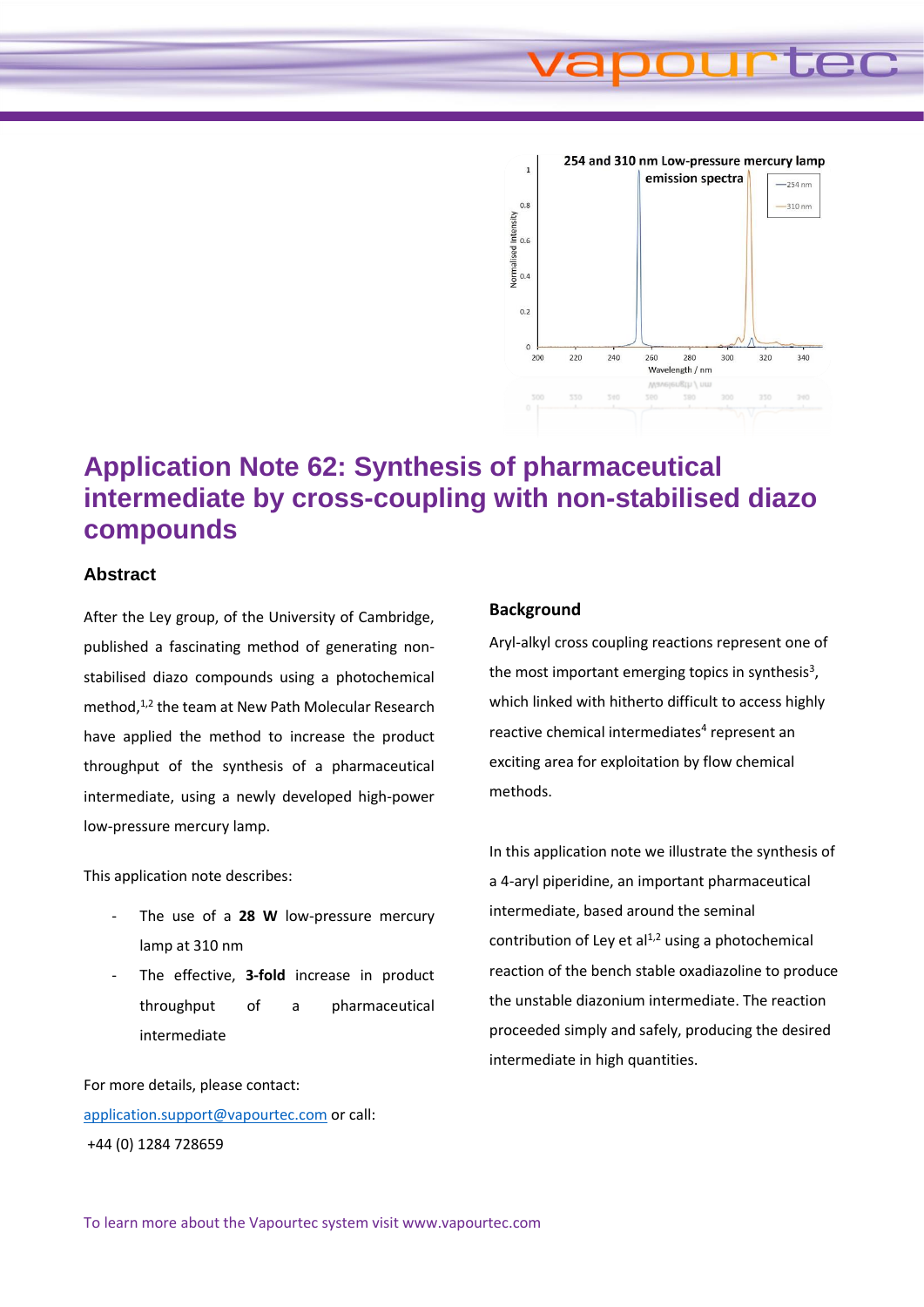## æc



Figure 1:  $sp<sup>2</sup>$ -sp<sup>3</sup> cross-coupling achieved using a nonstabilised diazo species photochemically generated in-situ from N-Boc piperidine derived oxadiazoline **2**

### **Setup**

All experiments were performed using a Vapourtec R-Series equipped with an R2C+ pump module and UV-150 photochemical reactor with a 310 nm lowpressure mercury lamp. The reactor temperature was maintained at 20 °C using a cooled-gas generator filled with dry ice and supplied with dry air. The reaction is maintained at 100 psi using a 100 psi backpressure regulator after the reactor. Oxadiazoline (4.0 mmol, 1 equiv.) and boronic acid (4.0 mmol, 1.0 equiv.) were dissolved in 40.0 ml of 2-Methyl THF.

All materials except the oxadiazoline were obtained from commercial suppliers: Fluorochem (boronic acids, tert-butyl 4-oxopiperidine-1-carboxylate, acylhydrazine, (Diacetoxyiodo)benzene and tetrabutylammonium fluoride (TBAF, 1 M in THF)), Acros Organics (toluene, THF and 2-Me-THF) and VWR (MeOH). Oxadiazoline tert-butyl 3-methoxy-3 methyl-4-oxa-1,2,8-triazaspiro[4.5]dec-1-ene-8 carboxylate was prepared according to the literature.



Figure 2: Schematic of the equipment used in this application note. The reagent solution is pumped into a UV-150 photochemical reactor equipped with a 310 nm low-pressure mercury lamp maintained at 20 °C.

### **Results**

In 2017, Prof. Steven Ley and his group at the University of Cambridge collaborated with UCB Biopharma and Pfizer to publish a novel approach to the synthesis of non-stabilised diazo compounds from bench-stable oxadiazoline precursors. $1$  A photochemical protocol was used to convert the oxadiazoline to the active diazo species in-situ, and mixed with aryl boronic acids to produce the  $sp^2$ -sp<sup>3</sup> cross-coupled product. Taking inspiration from this work, this application note describes the increase in product throughput of the synthesis of an analogous arylated heterocycle, used in the synthesis of the antiviral agent Pibrentasvir, using a continuous flow photochemical reactor equipped with a 28 W 310 nm low-pressure mercury lamp.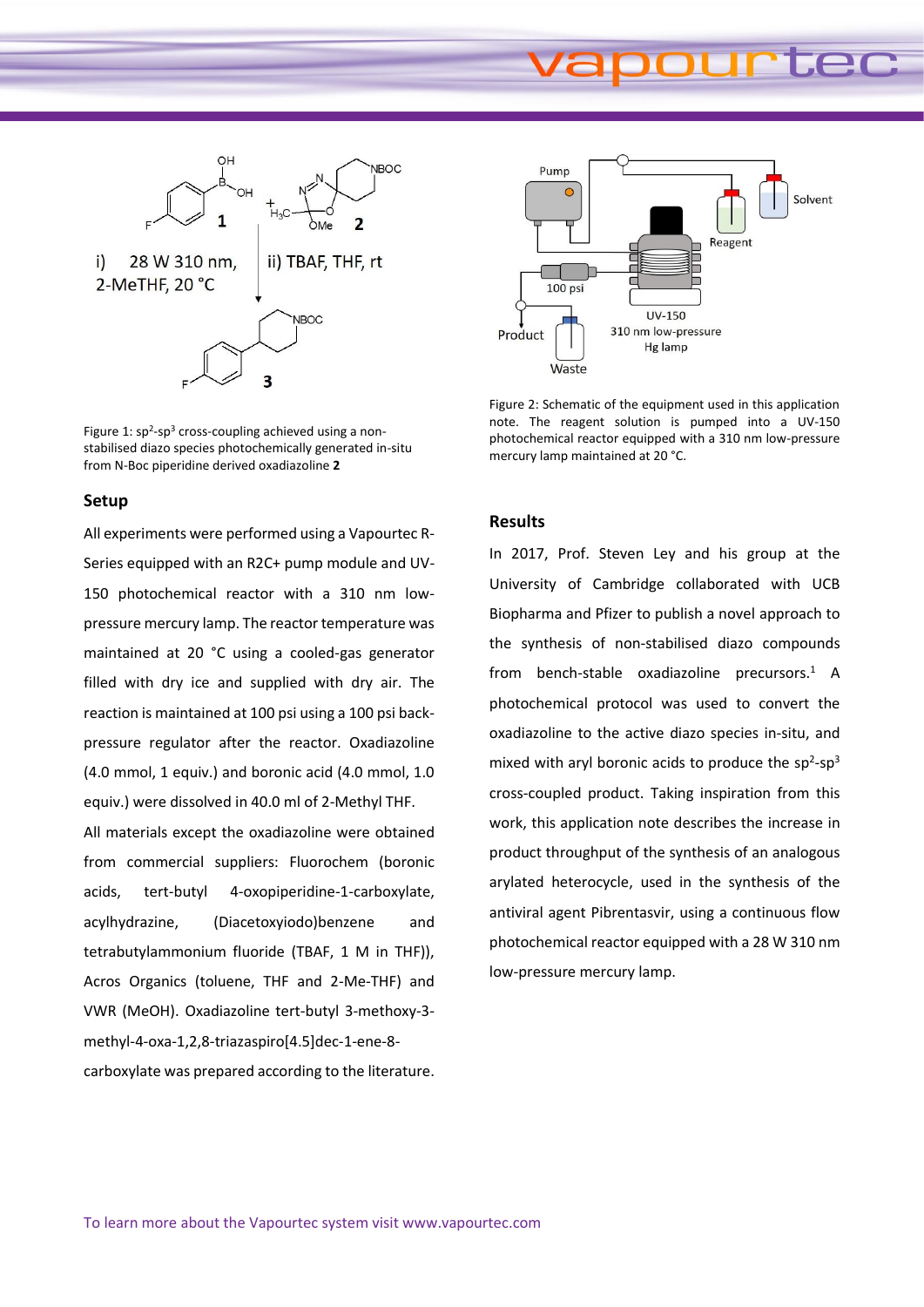

Figure 3: Pibrentasvir with the aryl-heterocycle motif highlighted

For this throughput investigation, the solvent was changed from dichloromethane to the more environmentally benign 2-methyl THF. To increase the throughput of this synthesis, the concentration of the boronic acid was increased from 0.05 M as in the original paper, to 0.1 M. As a result, the reagents were used in a 1:1 ratio, a change which improved the throughput of the reaction and ensured that any diazo compound generated from the oxadiazoline was destroyed before collection; an important consideration for safety when collecting a larger quantity of the reaction output.

The N-Boc piperidine derived oxadiazoline **2** was combined with p-fluorophenyl boronic acid **1** in 2 methyl THF and passed into a UV-150 photochemical reactor equipped with a 10 ml coil and a newly developed Vapourtec 28 W 310 nm low-pressure mercury lamp. This 28 W lamp was used to enable higher throughput than the source used in the original publication (9 W).

By exploiting the higher power output of the lowpressure mercury lamp, it was possible to both increase the concentration of reagent solution, and to also increase the flow rate of the reagents. A flow rate of 0.25 ml/min represents a reduction by half of the residence time within the reactor, greatly increasing the throughput of the synthesis.

The reactor output was collected into a 1.0 M solution of tetrabutylammonium fluoride and stirred to yield the desired phenyl N-Boc piperidine **3**. The solvent was removed under reduced pressure and the residue purified by column chromatography to yield 690 mg (2.5 mmol, 67 %) of the desired product at a rate of 0.95 mmol per hour. This represents a 3 fold increase in product throughput when compared to the literature (0.32 mmol per hour).

### **Conclusion**

The team at New Path Molecular Research have investigated, and successfully increased the product throughput of the synthesis of an intermediate of the antiviral agent Pibrentasvir. Using a newly developed high-power low-pressure mercury lamp with an output wavelength of 310 nm, the team were able to maximise throughput by increasing reagent concentration and reducing the residence time resulting in a significant increase in rate of production of the intermediate. The team at New Path Molecular believe that this approach will prove a highly useful method for producing analogous intermediates, commonly used in a range of different pharmaceutical applications.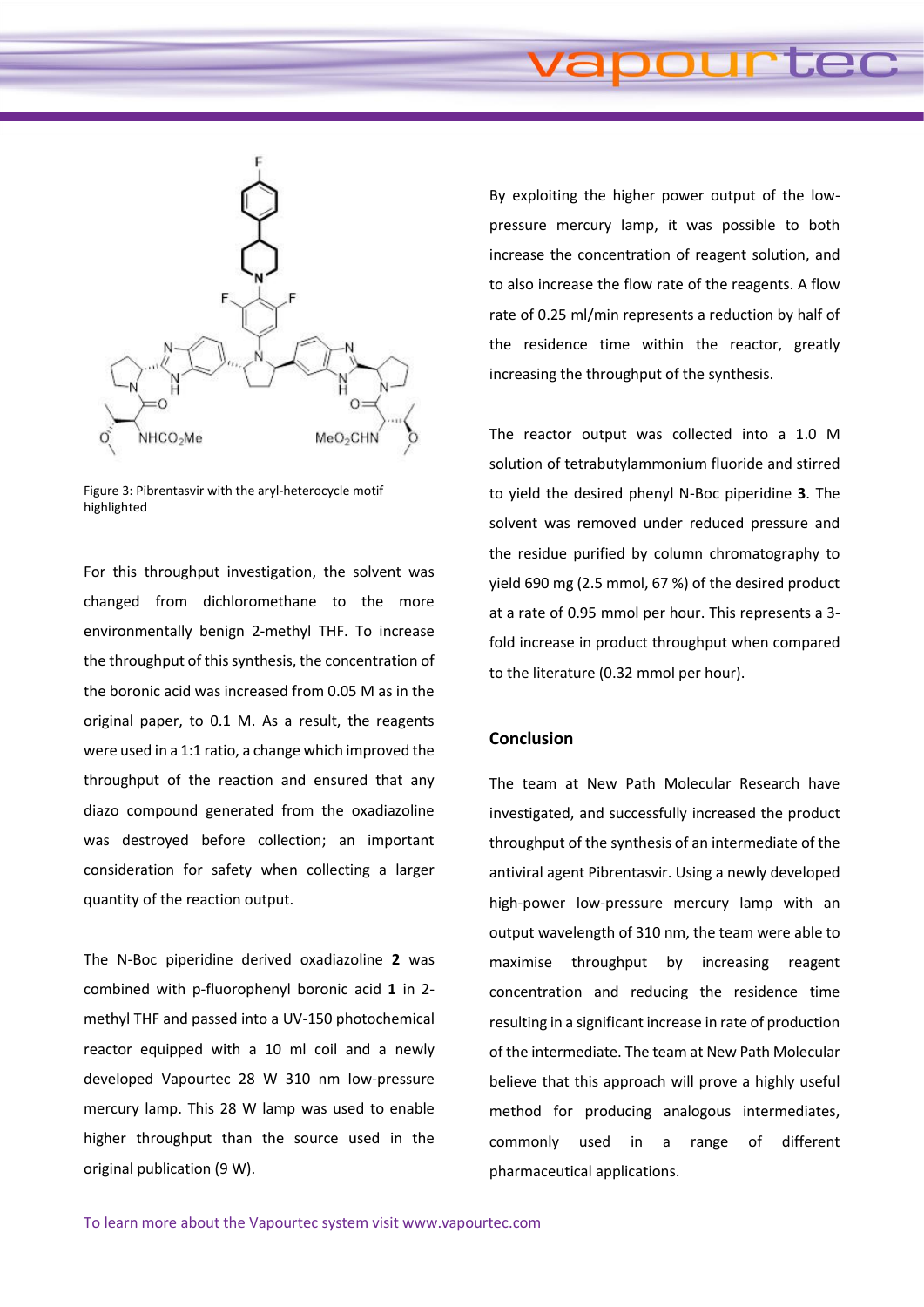### **Acknowledgements**

Vapourtec wish to thank New Path Molecular Research for conducting the experimentation and analysis in this application note.

### **Analysis**

Following isolation, the product was analysed using HPLC and <sup>1</sup>H NMR



**urtec** 

### Figure 4: Chromatogram showing the high purity of the isolated pharmaceutical intermediate



Figure 5: <sup>1</sup>H NMR of the isolated pharmaceutical intermediate